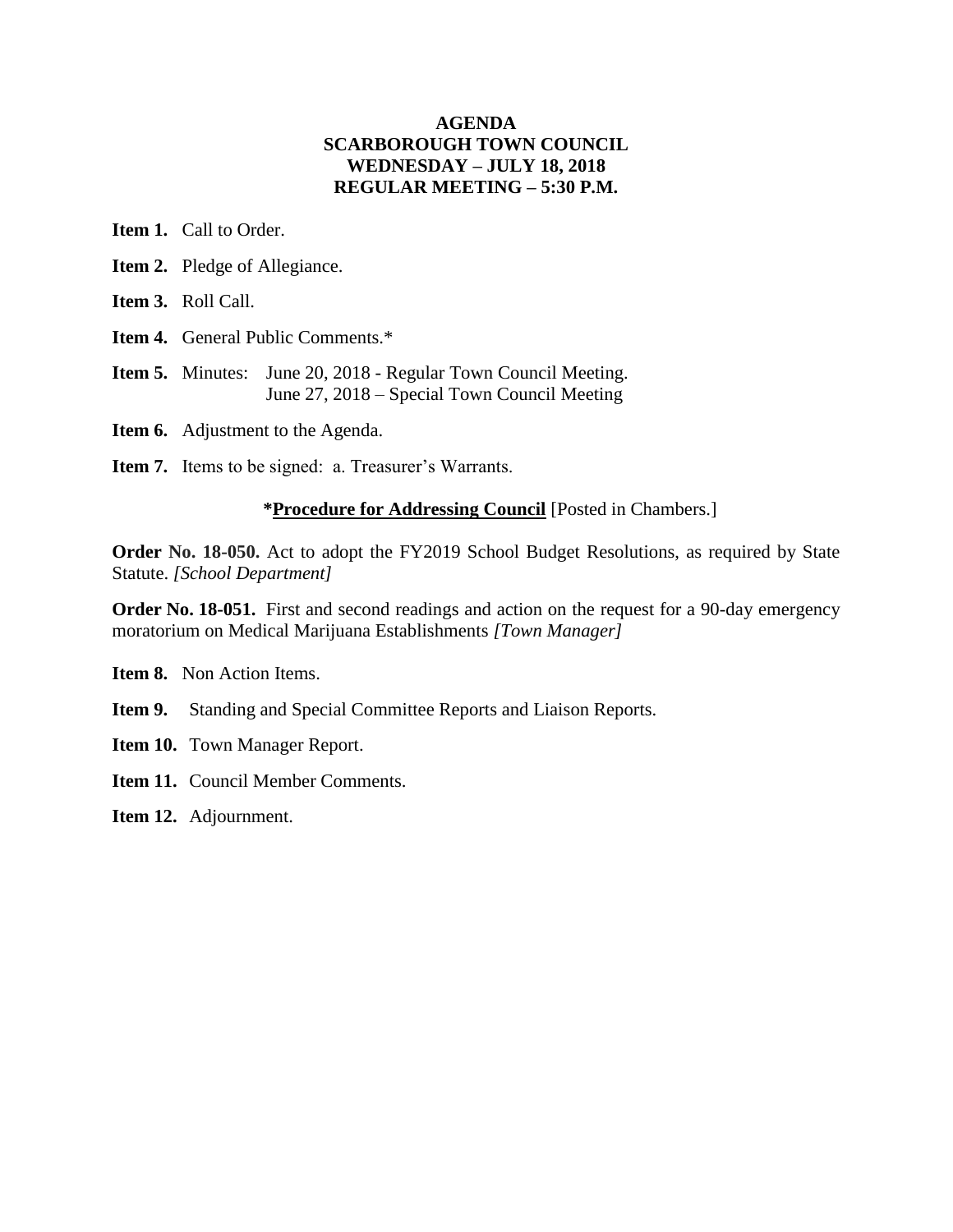### **AGENDA SCARBOROUGH TOWN COUNCIL WEDNESDAY – JULY 18, 2018 REGULAR MEETING – 5:30 P.M.**

**Order No. 18-050.** Move approval to adopt the FY2019 School Budget Resolutions, as required by State Statute, as follows: *[School Department]*

*School Department Ought to Pass*

Sponsor Recommendation

*07/18/18*

First Reading/Vote

*N/A*

Public Hearing

*N/A*

Second Reading/Final Approval/Vote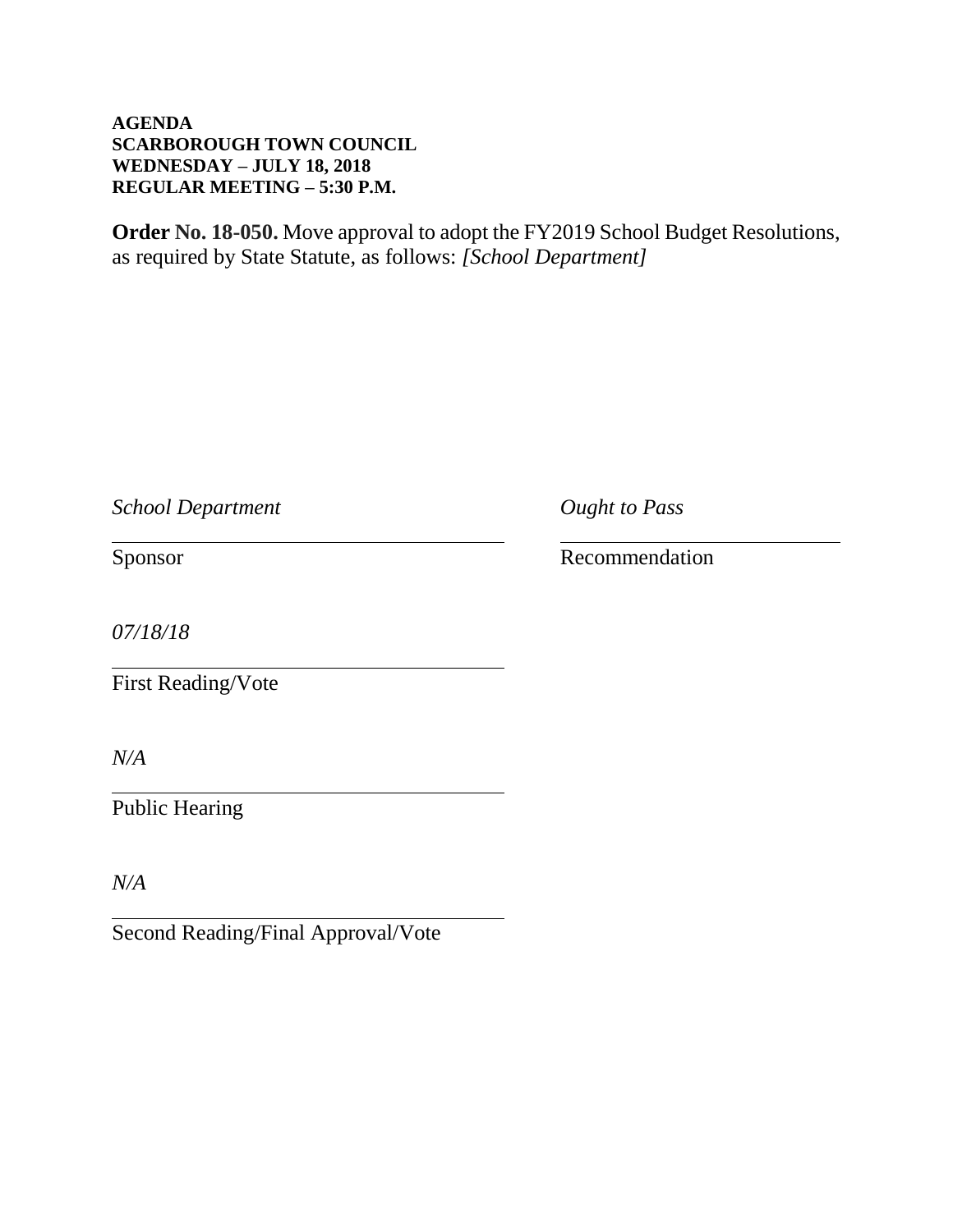2018-2019 School Budget Resolution to comply with State statutory reporting requirements:

## **Scarborough School Department 2018-2019 Budget Resolutions**

**ARTICLE I.** To see what sum the municipality will appropriate for the total cost of funding public education from kindergarten to grade 12 as described in the Essential Programs and Services Funding Act.

## **Recommend \$ 33,222,383**

and to see what sum the municipality will raise as the municipality's contribution to the total cost of funding public education from kindergarten to grade 12 as described in the Essential Programs and Services Funding Act in accordance with the Maine Revised Statutes, Title 20-A, section 15688.

## **Recommend \$ 30,518,440**

Explanation: The school administrative unit's contribution to the total cost of funding public education from kindergarten to grade 12 as described in the Essential Programs and Services Funding Act is the amount of money determined by state law to be the minimum amount that a municipality must raise in order to receive the full amount of state dollars.

**ARTICLE II.** To see what sum the municipality will raise and appropriate for the annual payments on debt service previously approved by the municipality for non-state-funded school construction projects, or non-state-funded portions of school construction projects in addition to the funds appropriated as the local share of the school administrative unit's contribution to the total cost of funding public education from kindergarten to grade 12.

# **Recommend \$5,691,072**

Explanation: Non-state-funded debt service is the amount of money needed for the annual payments on the municipality/district long-term debt for major capital school construction projects that are not approved for state subsidy. The bonding of this long-term debt was previously approved by the voters.

**ARTICLE III.** To see what sum the municipality will raise and to appropriate that sum in additional local funds for school purposes under Maine Revised Statutes, Title 20-A, 15690.

### **Recommend \$8,496,088**

Explanation: The additional local funds are those locally raised funds over and above the school administrative unit's local contribution to the total cost of funding public education from kindergarten to grade 12 as described in the Essential Programs and Services Funding Act and local amounts raised for the annual payment on non-state-funded debt service that will help achieve the municipality budget for educational programs.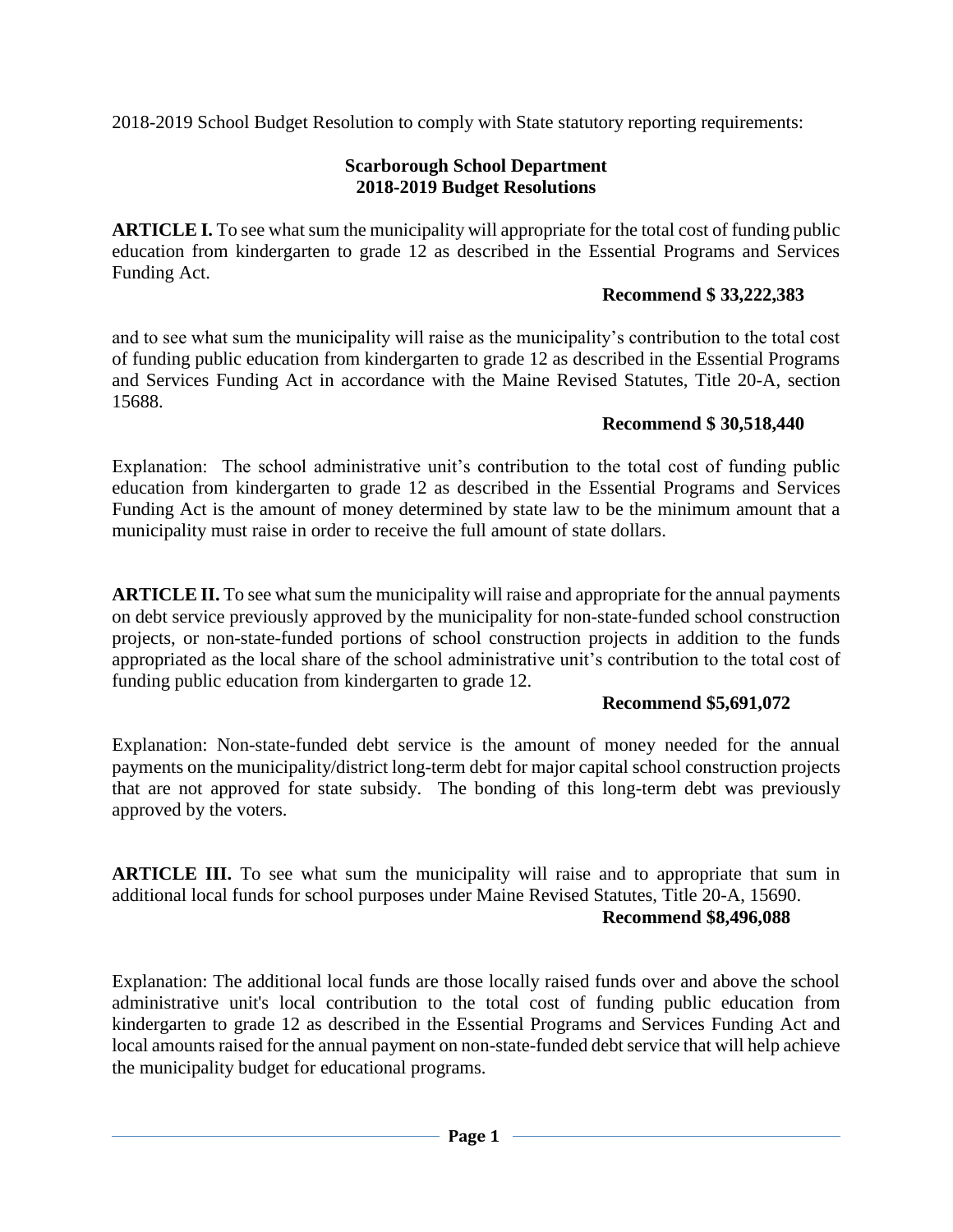**ARTICLE IV.** To see what sum the municipality will authorize the School Board to expend for the fiscal year beginning July 1, 2018 and ending June 30, 2019 from the school administrative unit's contribution to the total cost of funding public education from kindergarten to grade 12 as described in the Essential Programs and Services Funding Act, non-state-funded school construction projects, additional local funds for school purposes under the Maine Revised Statutes, Title 20-A, section 15690, unexpended balances, tuition receipts, state subsidy and other receipts for the support of schools.

## **Recommend \$48,526,504**

**Pursuant to Maine Revised Statutes, Title 20-A, section 1485, voters and the Town Council authorize the School Board to expend the above funds in the following State-mandated categories:**

**ARTICLE IV-A.** To see what sum the school administrative unit will be authorized to expend for Regular Instruction.

#### **Recommend \$20,152,005**

**ARTICLE IV-B.** To see what sum the school administrative unit will be authorized to expend for Special Education.

### **Recommend \$8,324,229**

**ARTICLE IV-C.** To see what sum the school administrative unit will be authorized to expend for Career and Technical Education.

#### **Recommend \$9,000**

**ARTICLE IV-D.** To see what sum the school administrative unit will be authorized to expend for Other Instruction.

#### **Recommend \$1,283,875**

**ARTICLE IV-E.** To see what sum the school administrative unit will be authorized to expend for Student and Staff Support.

### **Recommend \$4,809,568**

**ARTICLE IV-F.** To see what sum the school administrative unit will be authorized to expend for System Administration.

### **Recommend \$1,074,587**

**ARTICLE IV-G.** To see what sum the school administrative unit will be authorized to expend for School Administration.

### **Recommend \$1,831,630**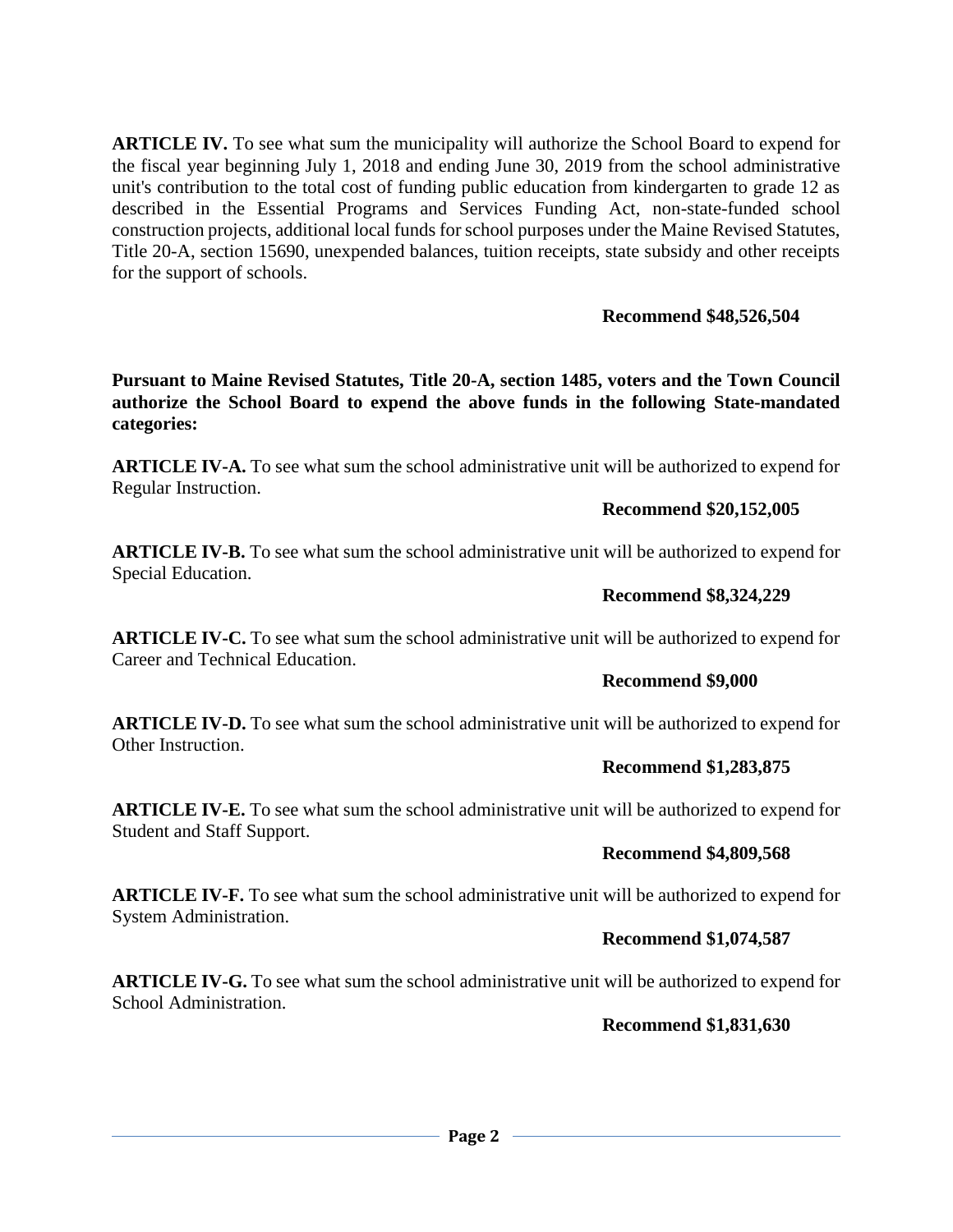**ARTICLE IV-H.** To see what sum the school administrative unit will be authorized to expend for Transportation and Buses.

# **Recommend \$1,427,492**

**ARTICLE IV-I.** To see what sum the school administrative unit will be authorized to expend for Facilities Maintenance.

# **Recommend \$3,923,046**

**ARTICLE IV-J.** To see what sum the school administrative unit will be authorized to expend for Debt Service and Other Commitments. **Recommend \$5,691,072**

**ARTICLE IV-K.** To see what sum the school administrative unit will be authorized to expend for All Other Expenditures.

# **Recommend \$0**

**ARTICLE V.** To see if the municipality will appropriate **\$188,501** for Adult Education and raise **\$98,237** as the local share; with authorization to expend any additional, incidental or miscellaneous receipts in the interest and for the well-being of the Adult Education program.

**Recommend \$98,237** (Local)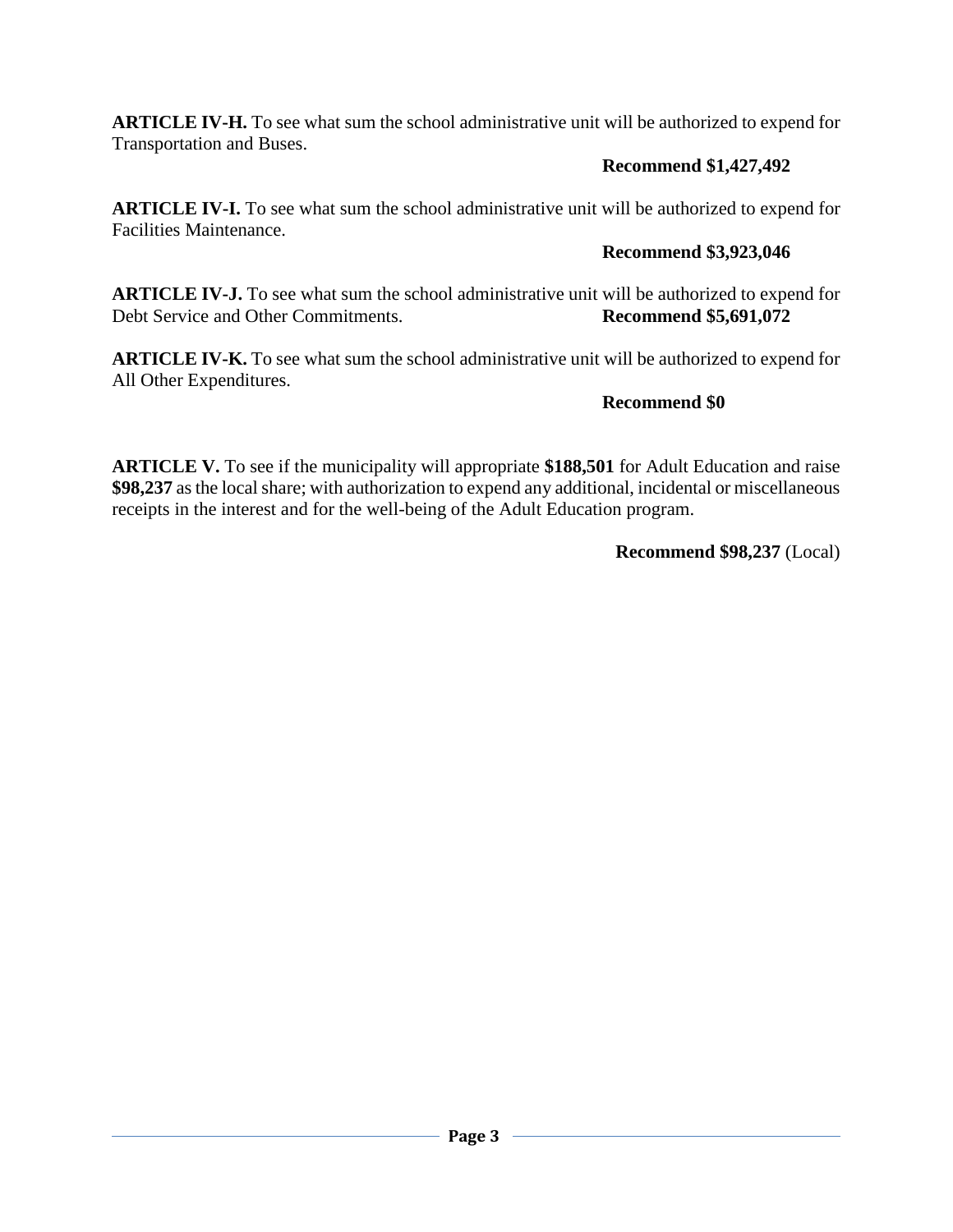### **AGENDA SCARBOROUGH TOWN COUNCIL WEDNESDAY – JULY 18, 2018 REGULAR MEETING – 5:30 P.M.**

**Order No. 18-051.** Move approval of the first reading and waive the second reading on the request for a 90-day emergency moratorium on Medical Marijuana Establishments; as follows: *[Town Manager]*

|  | Town Manger |
|--|-------------|
|--|-------------|

*Ought to Pass* 

Sponsor Recommendation

*07/18/18*

First Reading/Vote

*N/A*

Public Hearing

*07/18/18*

Second Reading/Final Approval/Vote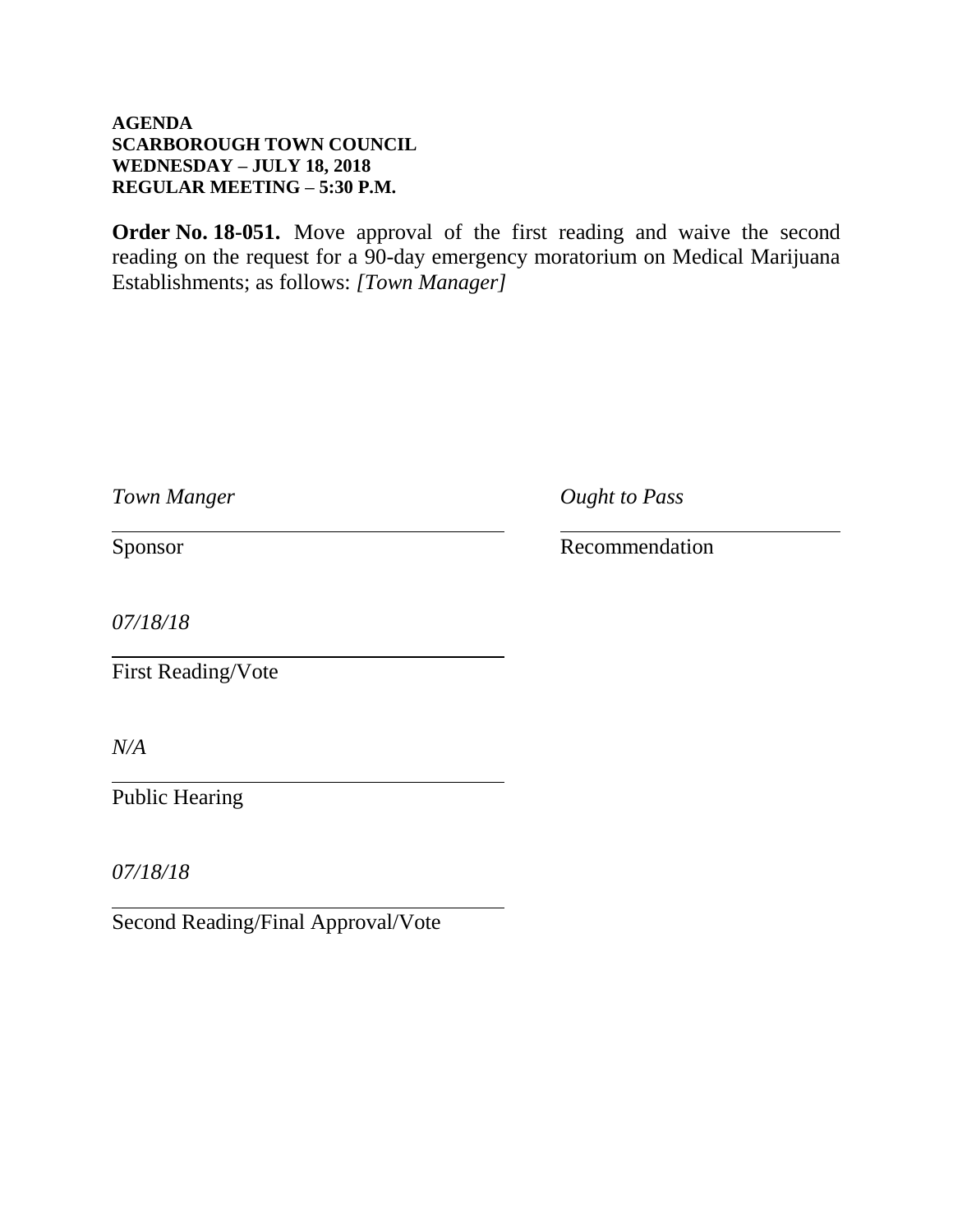# **Memorandum**

To: Town Council members From: Larissa Crockett, Assistant Town Manager Re: Proposed moratorium on registered caregiver retail stores

On Monday July 9, 2018 the Maine State Legislature voted to override Gov. LePage's veto of two bills regulating medical marijuana and medical marijuana caregivers (MMCs). We have been advised by Attorney Saucier that read together they create a potential loophole, and incentive, for MMCs to readily open retail stores for the next 90 days.

LD 238, which takes immediate affect, allows MMC's to operate retail stores separate from their grow facilities by simply obtaining a permit from our zoning office to do so. The only limitations on doing so is that the zoning district permit the retail sale of goods and does not exclude the sale medical of marijuana. Scarborough districts governing retail sales do not exclude medical marijuana. Anyone applying for a permit for the retail sale of medical marijuana would therefore be entitled to receive a permit. That right will be extinguished when LD 1539 takes effect but that will not occur for 90 days.

As our attorney Phil Saucier said, "I don't wish to be alarmist, but we should expect a possible flood of new applicants". While we have not yet experienced a flood, we have had several current growers express interest in retail store fronts both at their current grow locations and in other areas of town zoned for retail. The attached proposed moratorium would avoid the risks described above and allow for a thoughtful discourse about this topic. By law the moratorium passed by Council last year is no longer applicable nor does it address medical marijuana. If passed, the proposed moratorium would in no way impact the growers currently operating within Scarborough.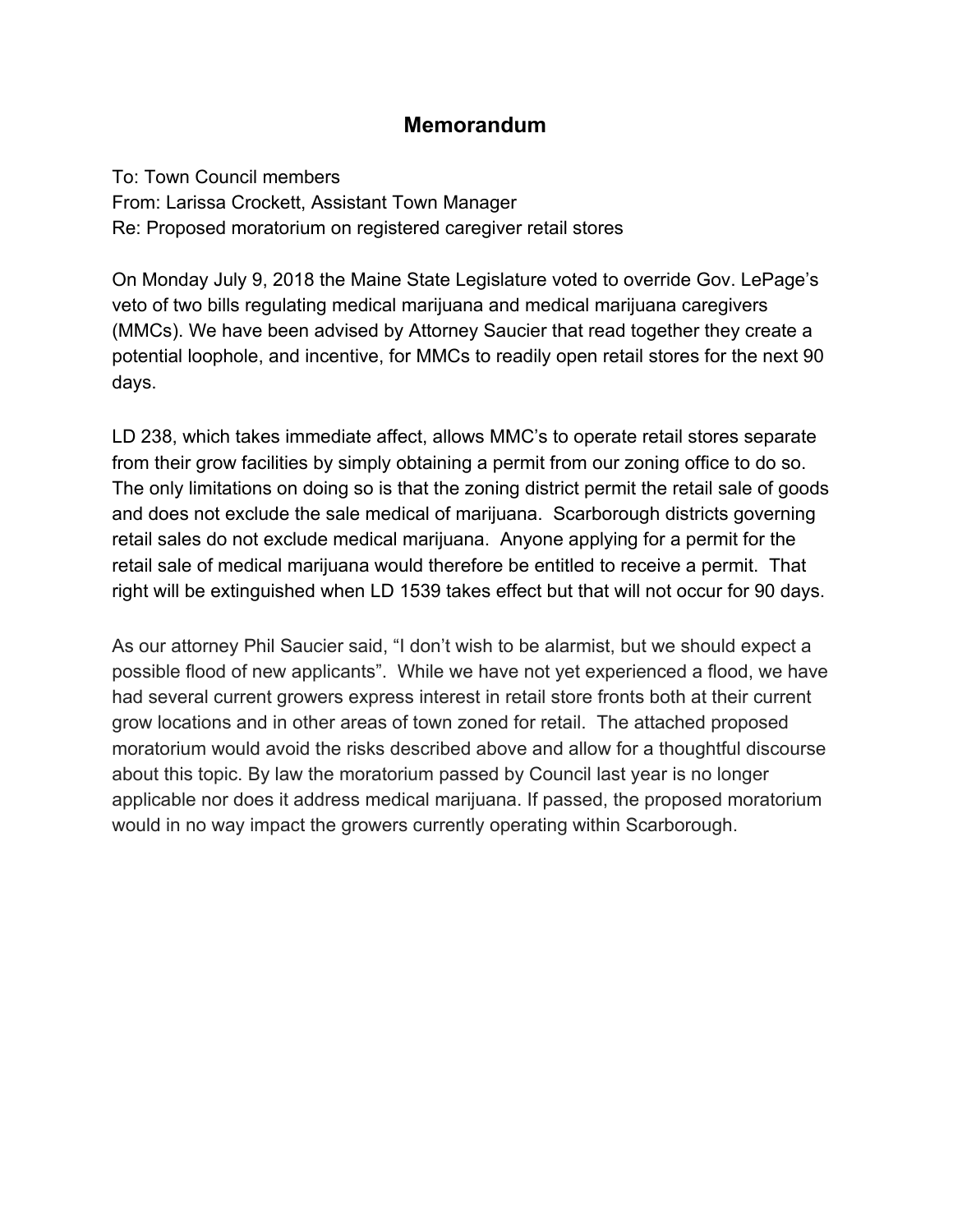#### **TOWN OF SCARBOROUGH ORDINANCE ESTABLISHING A MORATORIUM ON REGISTERED CAREGIVER RETAIL STORES**

WHEREAS, the Maine Medical Use of Marijuana Act, codified at 22 M.R.S.A. Chapter 558-C, authorized primary caregivers to possess and cultivate marijuana for qualifying patients and to receive monetary compensation for costs associated with assisting qualifying patients; and

WHEREAS, the Legislature enacted the Act to Amend Maine's Medical Marijuana Law (the "Act") on July 9, 2018; and

WHEREAS, the Act specifically gives municipalities the authority to regulate registered caregivers, registered caregiver retail stores, registered dispensaries, marijuana testing facilities and manufacturing facilities; and

WHEREAS, the Act authorizes caregivers to operate one retail store to sell harvested marijuana to qualifying patients for the patients' medical use; and

WHEREAS, the Act prohibits municipalities from authorizing new registered caregiver retail stores, registered dispensaries, marijuana testing facilities and manufacturing facilities after the effective date of the Act unless the legislative body has voted to adopt or amend an ordinance or approve a warrant article allowing registered caregiver retail stores, registered dispensaries, marijuana testing facilities or manufacturing facilities; and

WHEREAS, the Act specifically authorizes the continued operation of registered caregiver retail stores, registered dispensaries, marijuana testing facilities and manufacturing facilities that are operating with municipal approval prior to effective date of the Act; and

WHEREAS, the Act will become effective 90 days after the close of the Legislature's special session; and

WHEREAS, registered caregiver retail stores raise a number of concerns related to public safety and welfare, including, but not limited to, potential adverse effects on neighborhoods, security of the facilities, and odors that may create a public nuisance or hazard; and

1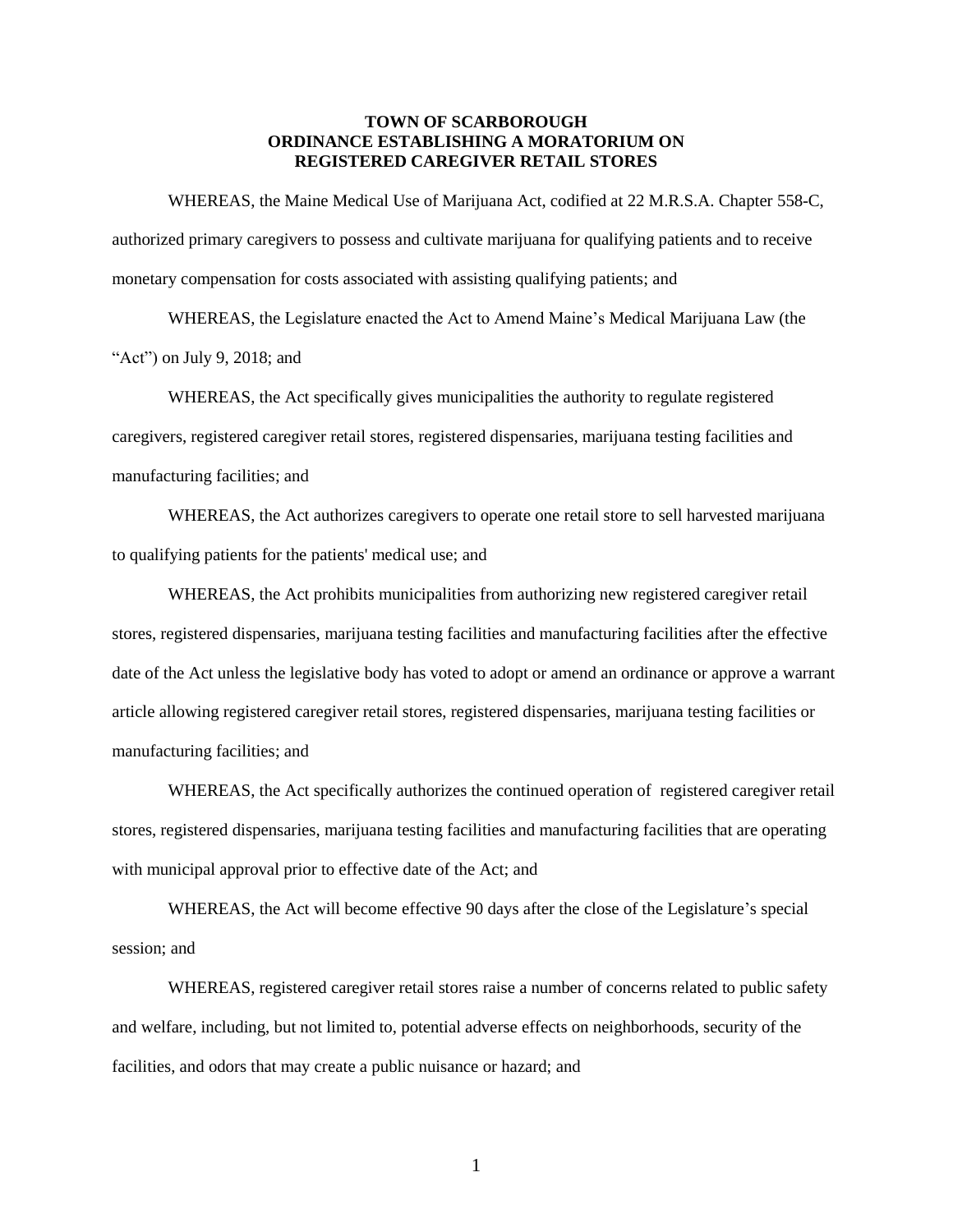WHEREAS, there has been an increasing number of requests regarding the establishment of registered caregiver retail stores; and

WHEREAS, the Town's existing ordinances do not provide an adequate mechanism to regulate and control the location and operation of registered caregiver retail stores and are inadequate to prevent serious public harm that could be caused by the unregulated development of registered caregiver retail stores; and

WHEREAS, the Town needs a reasonable amount of time to determine the implications of registered caregiver retail stores and to develop reasonable regulations governing their location and operation; and

WHEREAS, during the period of this Moratorium, the Town will work on developing appropriate

land use regulations concerning registered caregiver retail stores;

WHEREAS, for the above stated reasons the Town Council finds there to be an emergency

pursuant to Section 213 of the Charter requiring immediate enactment of a moratorium;

NOW THEREFORE, pursuant to the authority granted to it by 30-A M.R.S.A. § 4356, be it hereby ordained by the legislative body of the Town of Scarborough as follows:

#### 1. DEFINITIONS.

As used in this Ordinance, the following terms have the following meanings as defined in the Marijuana Legalization Act:

"Marijuana": means cannabis.

"Registered Caregiver Retail Store": a facility or location in which a registered medical marijuana caregiver sell harvested marijuana to qualifying patients for the patients' medical use through a storefront.

2. APPLICABILITY AND PURPOSE.

This moratorium shall apply to retail registered caregiver retail stores, as defined above, that are proposed

to be located within the Town of Scarborough on or after the effective date of this Ordinance.

Notwithstanding anything to the contrary in 1 M.R.S.A. § 302 or any other law, this Ordinance applies to

any application relating to the establishment or operation of a proposed registered caregiver retail store,

whether or not such application had become a "pending proceeding" as defined in 1 M.R.S.A. § 302 prior